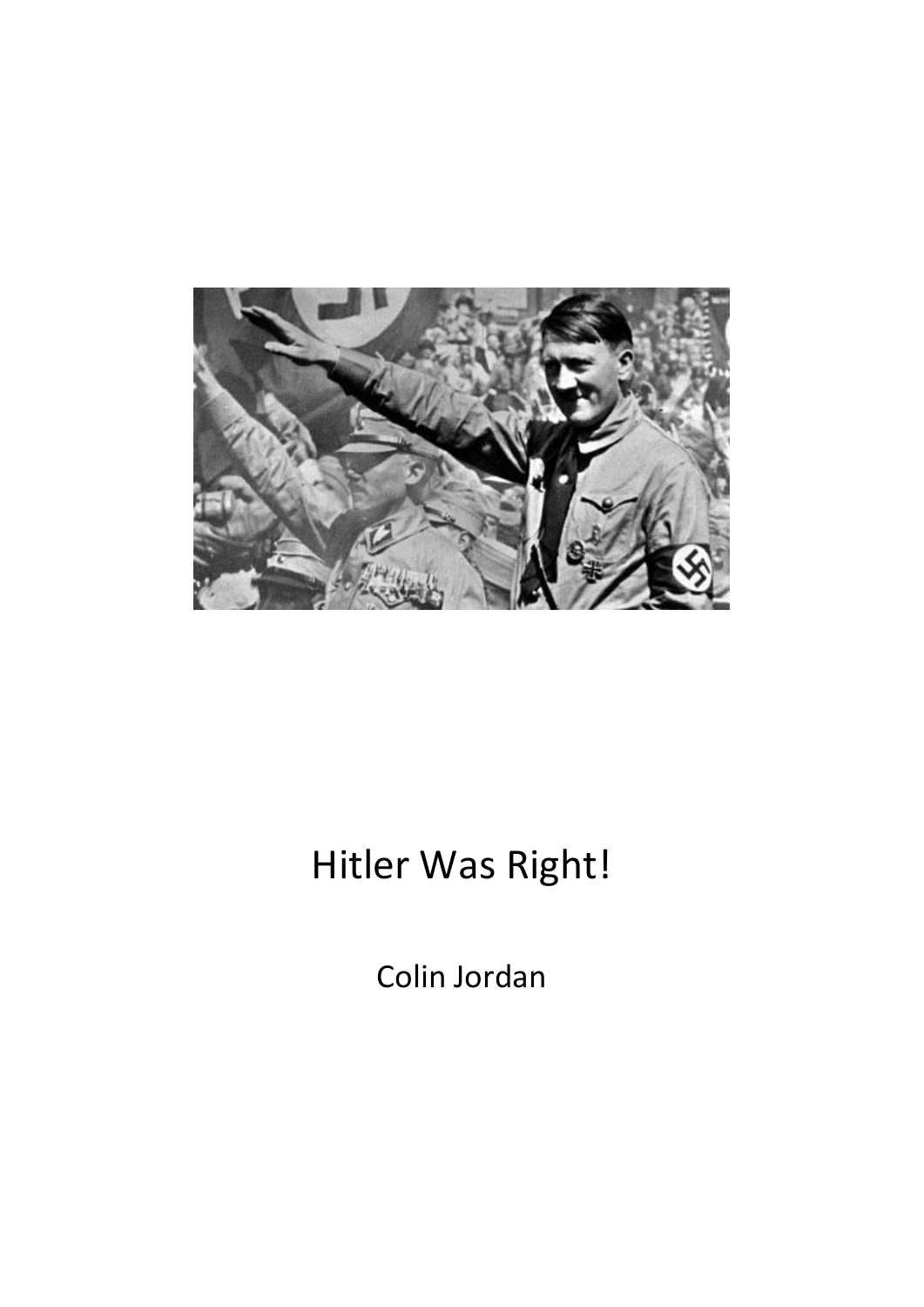Never in all history has a man been so vilified as he whose centenary of birth occurred on the 20th of April 1989. According to the mass media of today's democracy, he was an absolute monster, an insane incarnation of evil. However, the very fact that he is presented as so totally black, with nothing at all to his credit, should excite suspicion in anyone other than an utter idiot or some partisan blinded by prejudice.

The vilification was not always total as now. Lloyd George, British premier during World War I, after a visit to Germany in 1936, was quoted in the *Daily Telegraph* of 22nd September of that year as stating "I have never seen a happier people than the Germans. Hitler is one of the greatest men I have ever met." In a letter to a friend in December of that year he said: "I only wish we had a man of his supreme quality at the head of affairs in our Country today."

Viscount Rothermere, in his pre-war book, *Warnings and Predictions*, said of Hitler: "He has a supreme intellect .... He has thoroughly cleansed the moral, ethical life of Germany .... No words can describe his politeness .... He is a man of rare culture. His knowledge of music, the arts and architecture is profound." The iron curtain of lies completely descended when the elements intent on destroying Hitler became virtually omnipotent, knowing that they had to do this or they would be shown to be wrong and Hitler to be right: for he stood for Aryan renaissance, and they for an old order spelling decline and death.

The real Hitler, contrary to the mad monster of the media, was a most talented and very widely read man with a phenomenal memory, an exceedingly quick grasp of essentials, a colossal willpower, along with, of course, being the most effective orator the world has ever known: all this in the service of a cause to which he gave himself completely. He was also a charming host, a considerate and loyal friend and colleague, kind to animals, highly appreciative of the beauties of Nature, simple in his style of personal life.

Becoming imbued in his teens with a consuming sense of mission as the liberating leader of his people in the future, he knew poverty as a young man amid the unemployed of Vienna, and danger and hardship in the frontline trenches as a soldier before joining the tiny political body which under his direction was to become the power-winning NSDAP. Night after night his captivating words brought applauding audiences from a defeated and demoralized nation to their feet in new-born hope and determination. His vocal and visual inspiration, plus the plentiful perspiration of his ardent and industrious followers, constituted the means of National Socialist success, not the mythical money-bags of big business as opponents try to make out to explain away their own inferiority in charisma, ardour and effort. As the saying had it in those days, respecting the last of these three factors, the lights always burned later in the night in the offices of Hitler's party than in those of any other.

Exhibiting the burning enthusiasm and sheer hard work: "During one month prior to national elections in 1930, for example, the Nazi Party sponsored 34,000 meetings in Germany, which averaged out to be three meetings in every village, town and urban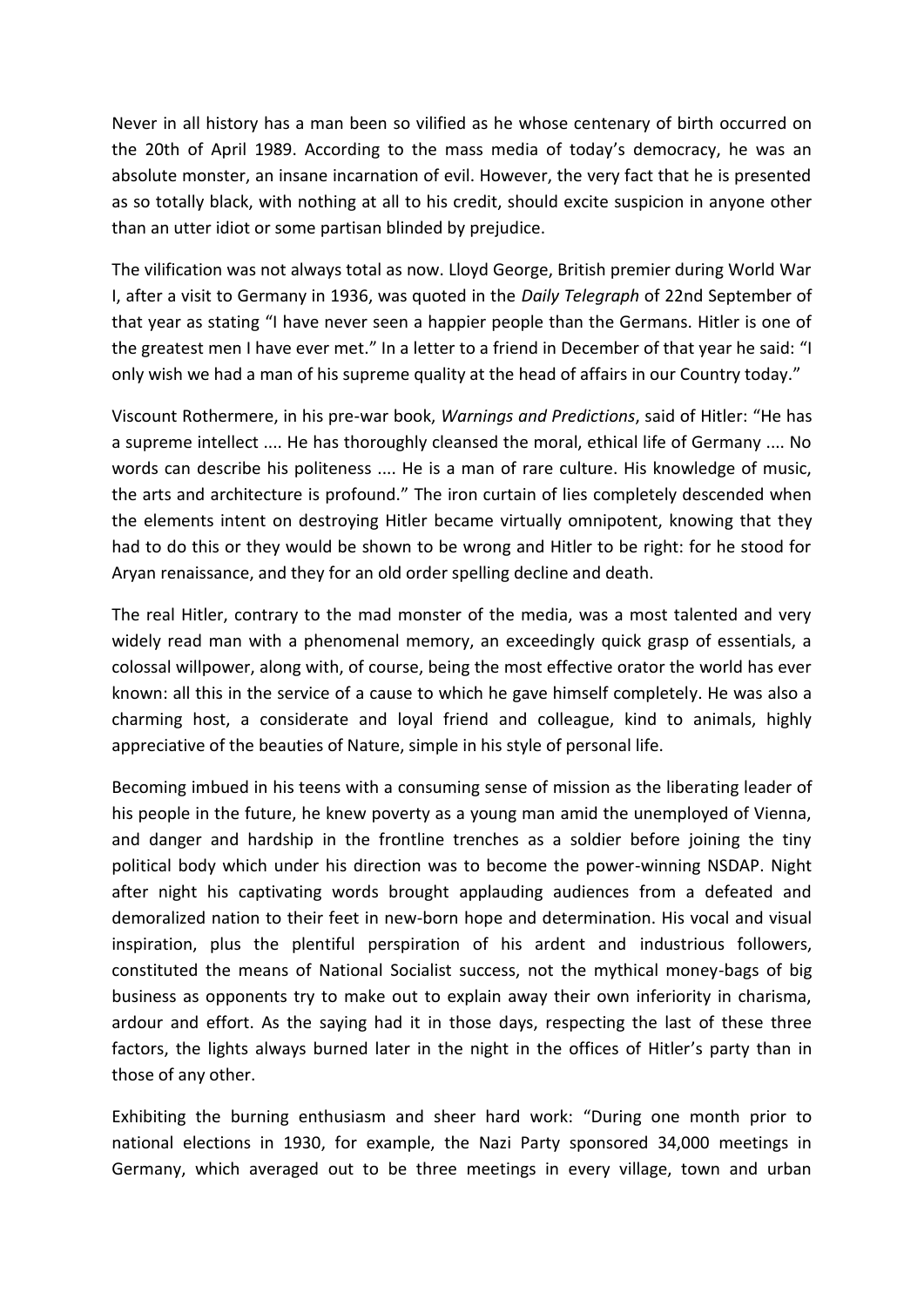neighbourhood." (*Mothers in the Fatherland*, Claudia Koonz, p. 69). Typical of the receptive spirit of the people during the 1932 elections, NSDAP Press Chief Otto Dietrich described a meeting at Stralsund, scheduled for 8 p.m. but for which Hitler was long delayed, finally reaching the place at 2:30 a.m.: "In the open air, and in the pouring rain, we met the crowd drenched to the skin, weary and hungry, just as they had gathered over the night and patiently waited .... Hitler spoke to the audience as day slowly dawned ...." There they were, 40,000 people eagerly listening at 4 o'clock in the morning—after all that time and all that discomfort—to the man they rightly regarded as their political saviour! Can you imagine such a turnout for such a trumpery figure of the twilight as our present premier, Margaret Thatcher?

Just try to picture the tremendous scene of rejoicing when the long hard years of struggle were rewarded, and at the end of January 1933 Hitler became Chancellor! For hours that night a river of fire flowed past his window as thousands upon thousands of his torchbearing party comrades paraded through the streets of a reborn Berlin. The above mentioned Claudia Koonz quotes a longstanding NSDAP member regarding that occasion: "We wept with happiness and joy and could scarcely believe that our beloved Führer stood at the helm of the Reich .... A magnetic power radiated everywhere and eliminated the last traces of internal resistance .... We were gripped by an inexpressible joy when we saw our banners, once scorned and belittled, flying high on all public buildings." (p. 132).

Our thesis is not and does not have to be that Adolf Hitler was absolutely perfect and never made a single mistake, for perfection, absolute perfection, is an irrelevant abstraction which belongs not to this world, and accordingly never has and never will be seen here. What precisely we do say here is that, taking everything into account, the man and his movement in championship of our race, was the closest to perfection that this world has ever seen so far, and that is enough for us. We proclaim him right because where he is said to have gone wrong is, in our estimation, so massively dwarfed by where the opposite is true. Given but six short years of peace, he, his party and his people in unison wrought a virtual miracle in that brief span. Never elsewhere in history has so much been done for Aryan survival and revival so quickly!

*Hitler was right* in the supreme importance he attached to the factor of race, and, consequently, his basic conception of the nation as a racial community to be protected in its ownership of its homeland, and from interbreeding with alien stock; and, furthermore, to be improved by eugenical measures. Beyond any other statesmen in any land at any time, he gave practical recognition to the superior qualities of the Aryan peoples and the need to maximize the higher holders of those superior qualities as the golden means for human upliftment. In this unique dedication, and, consequently in the bitter opposition of all those with a vested interest against the elevation of the Aryans lies the greatest single explanation of the drive to destroy and defame him.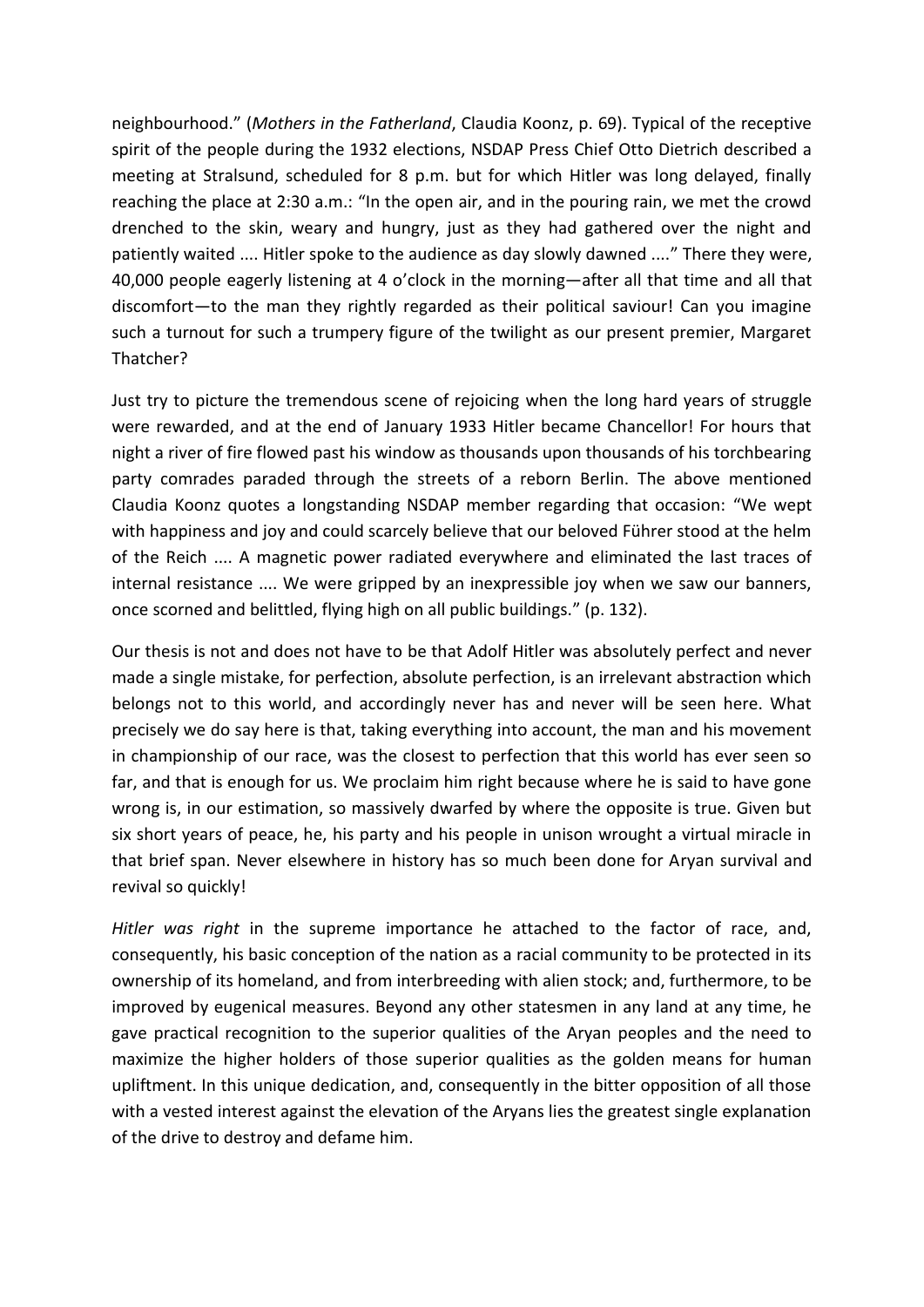*Hitler was right* in his opposition to the disruptive party game of democracy which exists to delude and to exploit the people it pretends to represent, and in his belief instead in personality and leadership and unity. In such a fusion of the folk as he achieved, where stood the need for parties other than his? Only a minute minority remained against him after 1933, although the hostile foreign media concentrated on this fragment of discontent, and not on the almost total support he received.

*Hitler was right* in holding and ensuring that every man in the folk community should have productive employment for the benefit both of himself and that community. When he came to power, no less than 6,014,000 were unemployed, yet by 1938 only 338,000 remained out of work; the vast bulk of this reduction being achieved before any significant rearmament, contrary to hostile propaganda.

*Hitler was right* in believing in extensive social welfare for all members of the folk community. The NSDAP's "Strength through Joy" organisation had by 1938 enabled over 22 million to visit theatres, over 18 million to attend film performances, over 6 million to attend concerts, over 3 million to attend factory exhibitions, and no less than 50 million to take part in cultural events. The organisation had 230 establishments for popular education, and through it 62,000 educational events were arranged, being attended by 10 million people. By 1938, 490,000 had been given sea cruises, and 19 million had been given land excursions. 21 million had taken part in sporting events. All this at a time when the democracies left millions of unemployed to rot, and those who were employed received nothing remotely comparable to such welfare. The best-selling car in history—more than 15 million of the Volkswagen "Beetle" in over 30 countries—resulted from Hitler's project of a people's car, a small inexpensive car for the ordinary man. Connected with this, his Autobahn construction-programme preceded Britain's by decades. (This and other detailed information on the stupendous achievements of Hitler's Germany is contained in the book *Hitler Germany* by Cesare Santoro (Berlin, 1938).

*Hitler was right* in the importance he attached to the protection of the peasantry as vital to a thriving folk community, his measures to this end including the legislation for hereditary holdings. Indeed, *Hitler was right* in so many major ways we would need far more than the whole of this Hitler centenary double issue of *Gothic Ripples* to catalogue them.

Hitler's revolution accomplishing all this radical reform was a bloodless one compared with either the French Revolution (whose 200th anniversary occurs this year) or the Russian Revolution of 1917. Camps for the concentration of detainees—including women and children—were introduced by the British during the Boer War, and conditions in them were so bad that a great number died. Britain's wartime ally, Russia, still has concentration camps galore in which, according to even Soviet statistics, a million people are currently held. Yet it is only the German ones we endlessly hear about with every conceivable invention and exaggeration. Colin Cross in *Adolf Hitler* (Hodder & Stoughton, London, 1973) puts the peacetime peak at 26,789 in July 1933, many being held for only a matter of weeks, and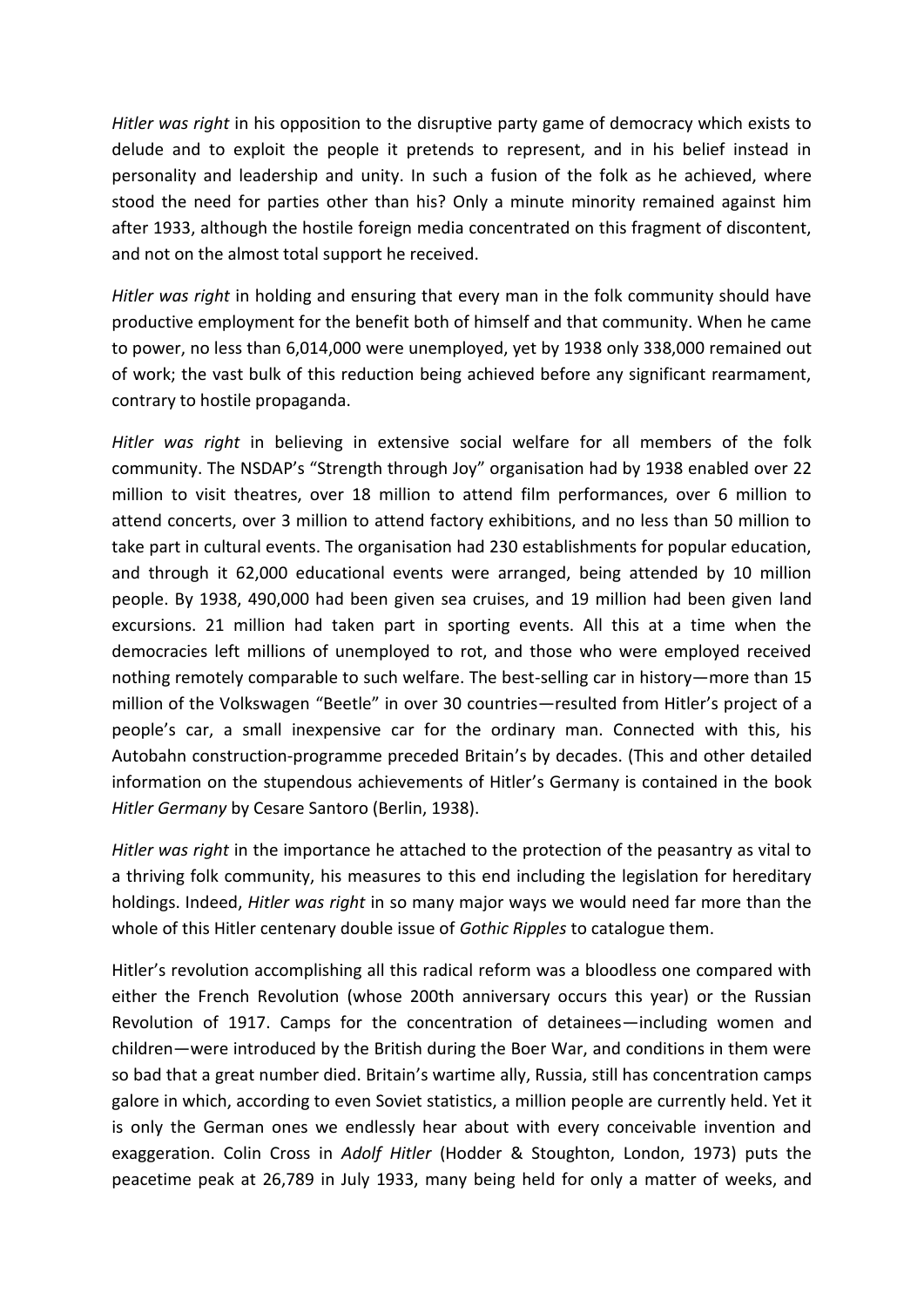most being subsequently released, and says: "Conditions in the camps were spartan but, by prison standards, there was an adequate diet and reasonable accommodation in dormitories." Inmates were not, as so often insinuated, all poor persecuted Jews or other heroes of democracy, but included the very dregs of society: habitual criminals, pimps, perverts, despicable drunkards, perpetual beggars and work-shy parasites.

Jewish leaders in the outside world proclaimed economic and political warfare against Hitler as soon as he came to power, and set themselves to bring about a war to destroy him. Not unnaturally, therefore, when that war came about, Hitler considered Jews in general in his territories to be enemies and a threat to security, and so he had them rounded up and placed in ghettos or camps. During the final stages of the war—when Germans were enduring the most terrible conditions themselves, including hundreds of thousand of civilian men, women and children slaughtered in air raids such as that on defenceless Dresden adequate supplies were either unavailable or failed to get through to camps overcrowded by evacuation from the east, and typhus raged, this accounting for the undeniably terrible conditions found in some of them at the end of hostilities, which were, however, certainly not the result of any deliberate policy of extermination, which allegation is an atrocity of falsehood.

After the war the campaign to denigrate Hitler focused on the allegation that 6 million Jews were deliberately exterminated at some of the camps during the war, mostly by gassing with the standard delousing fumigator, Zyldon B, which was certainly in general use in the camps and other places as well for its proper purpose of preventing death (by disease), not causing it. The super-sob-story of mass extermination of Jews in gas chambers has been decisively shown to be a colossal lie by the *Leuchter Report*, a report by America's leading consultant on the gas chambers in American prisons who, at the arrangement of Ernst Zündel, for the purpose of his recent retrial in Canada, visited Auschwitz and took samples from the structure of the buildings alleged to have been gas chambers which, after submission to independent analysis in the U.S.A., showed conclusively that they were not so used. Incidentally, the recent admission by the Russians themselves that over 30 million were exterminated by Stalin, Britain's and Jewry's ally against Hitler, makes the Jewish allegation against Hitler small in comparison to this very real Red Holocaust.

Returning to the Germany of the 1930s, we can estimate Hitler's greatest conquest as that, of the hearts of his people, for his was the most popular regime the world has ever known. His Germany was a land electrified and transmuted. Never, anywhere at any time has a whole nation been so radiant, so disposed to service as was his under his leadership. In their millions the German people daily acclaimed *Hitler was right*.

*Hitler was right* in seeking to rectify the iniquities of the Treaty of Versailles, and to unite German territories. His actions received the overwhelming support of the populations concerned. When he entered Vienna 200,000 Viennese packed the city's Heroes' Square in an ecstasy of rejoicing at what the anti-Hitler propaganda machine in Britain called an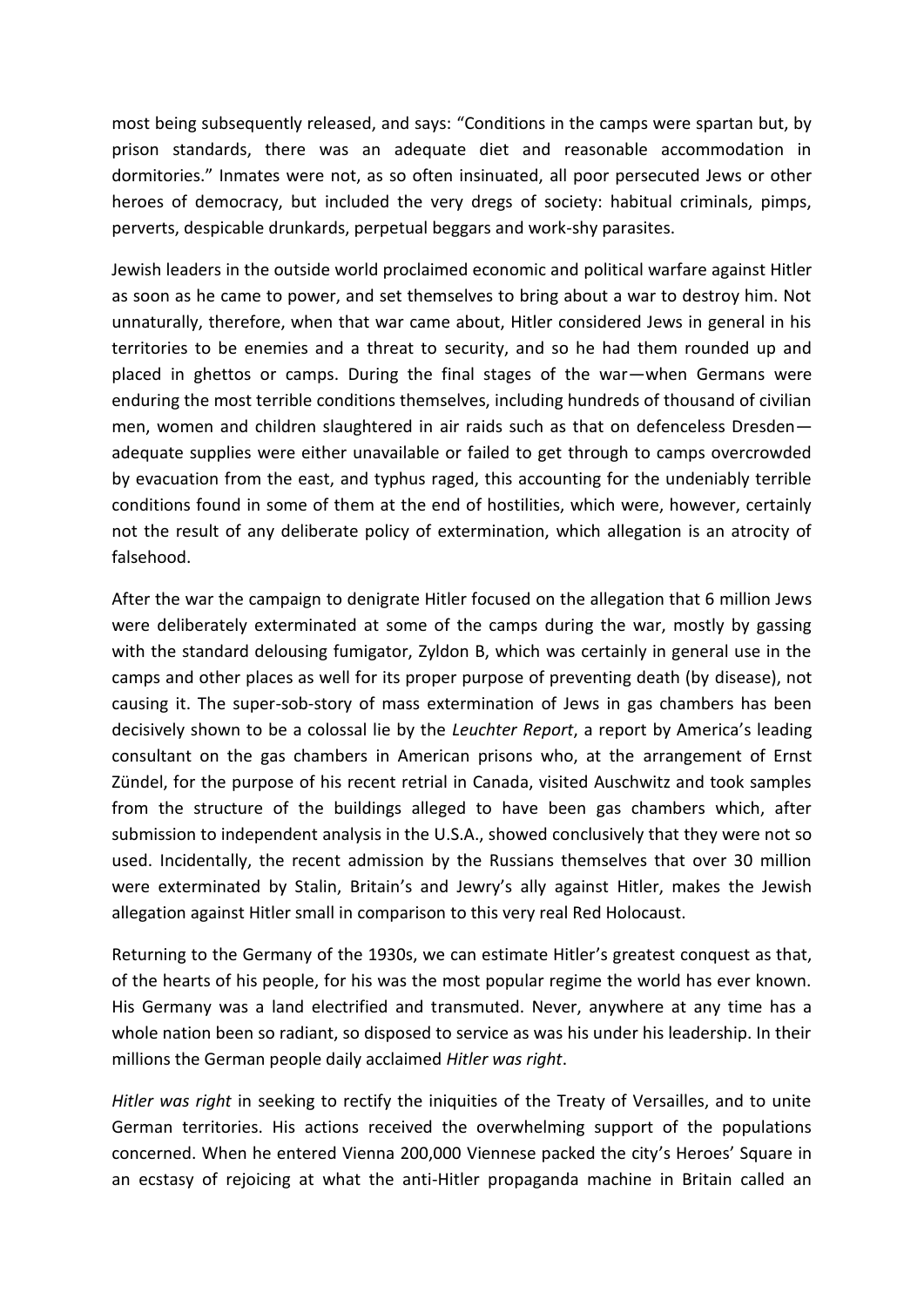"aggression." He was similarly welcomed in the stolen territory of the Sudetenland in the synthetic state of Czechoslovakia. Hitler tried hard and long right up to and including the very last days of peace to reach a thoroughly fair settlement with Poland regarding the latter's German areas and inhabitants, the port of Danzig (90% German), and the detached territory of East Prussia; but this has been deliberately obscured by the deceitful Western warmongers, Britain giving a thoroughly reprehensible general guarantee to the backward state of Poland to make its reactionary regime unreasonable and bellicose, and so to bring about the desired war.

*Hitler was right* in the importance he set on an Anglo-German alliance which he long strove for. With it, the combination of the British Navy and the German Army could have kept the peace of the world, preserved the British Empire which Hitler greatly valued, and served as the core for a world order of the white man safeguarding that white man by world supremacy. The British Ambassador in Berlin recorded on the 26th July 1939: "From the very beginning Hitler has always sought above all an understanding with Britain." (*Vansittart in Office*, I. Colvin, p. 346). Indeed, a point where Hitler went wrong was when, in persistent pursuit of an Anglo-German agreement even then, he waited after the defeat of France and the debacle of Dunkirk for Britain to come to her senses, whereas, if he had invaded in July 1940, he would almost certainly have succeeded.

*Hitler was right* in his conception of a New Order for Europe, conforming to ethnic realities in preference to geographical and other demarcations conflicting with those realities, and his encouragement of co-operation to common benefit, and of unity corresponding to common aims.

*Hitler was right* in forestalling the intended Russian attack, planned to take advantage of the European war, by launching his own attack first in June 1941, accompanied by the European crusade against communism which he sponsored; and, had it not been for the immense material aid given to Stalin by Britain and the U.S.A., he would have undoubtedly crushed Stalin and eliminated the Soviet menace which today is only masked by the sly tactics of Gorbachev, designed to soften up the West. As it was, we today owe it to the gigantic effort made by Germany and her allies (including all the foreign volunteers of the wonderful Waffen-SS), and encompassing the desperate defensive fighting right up to May 1945, that the Red Army did not break through to Calais, and today with the KGB stationed at Dover, Durham and Dundee.

Let it be remembered with high pride that never has a cause been fought more valiantly to the utmost than the National Socialist cause of Adolf Hitler. In the battle for Nuremberg, scene of the greatest rallies the world has ever seen: "German civilians, men, women and youths, armed themselves to stand alongside the SS in bitter street fighting in which the veteran American 45th 'Thunderbird' Division suffered heavy casualties. The fanatical SS detachments defending the infamous Nazi Congress Hall, which Adolf Hitler called the heart of Nazism, flung back nine bloody US assaults before dying to a man." (*The Spear of Destiny*,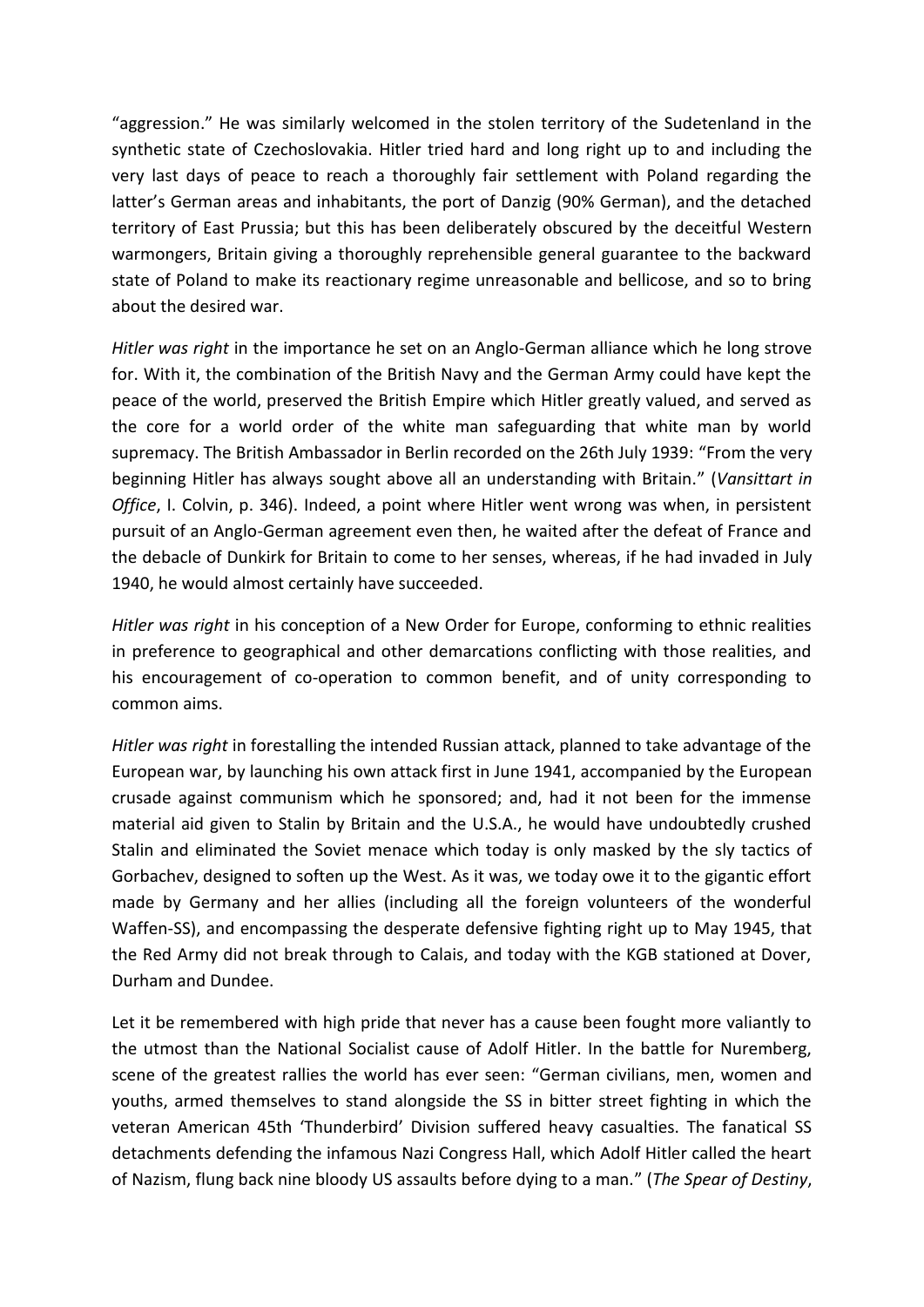Trevor Ravenscroft, p. 335; Neville Spearman, 1972.) These were our people! In *Destination Berchtesgaden* (Ian Allan Ltd., London, 1975), J. F. Turner and R. Jackson describe the rigours of the advance thusly:—Aschaffenburg: German reinforcements arrived, "many of them fanatical youths of 16 and 17 who refused to surrender and had to be annihilated." Schweinfurt: "Every small town and village on the road to Schweinfurt was fortified, every hill and wood occupied by the enemy for as long as possible, often by fanatical Nazi youths." Würzburg: "Once again, civilians joined German troops in defending their home town, retreating into the sewers and often appearing in the Americans' rear."

In flaming Berlin heroic remnants of the foreign volunteers of the Waffen-SS, Europe's elite, fought to the last and died defending the neighbourhood of the Reich Chancellery and the bunker where Adolf Hitler gave up his life; and while other heroes of the Hitler Youth, some only 14, succeeded in holding the bridges over the River Spree till the very last. With blood sacrifices like this as the nutrient, National Socialism's potency to survive and revive was assured.

If there is any certainty at all in this world, it is that, if ever a real champion of our folk emerges, he will be denigrated to the utmost by the forces of ruin. So it is that it is precisely those in Britain today who are most responsible for her present ghastly condition who are most responsible for the denigration of Hitler. Those who are damaging us the most are precisely those who denigrate him the most: that is the great equation.

*Hitler was right* in his denunciation of democracy; this we indeed ought to know now by our own experience in Britain today. Bruce Anderson in the *Sunday Telegraph* (29th March, 1987) said of Britain's Afro-Asian invasion: "The voters were never consulted: if they had been we would have had no large-scale coloured immigration." So whereas Hitler's dictatorship gave the people what they wanted, and preserved Germany for the German people, Britain's democracy gives the British people what they do not want and calls it "freedom".

*Hitler was right* in his prophecy of the darkness which would follow his defeat. As we take stock of the whole range of evils from which we currently suffer, from recurrent strikes to the mugging of elderly ladies, from drug peddling to the promotion of perversion, from subsidies to the coloured world to the degeneracy known as "rock", we take note of the fact that Hitler would not have allowed us these blessed refinements of democracy. We also take note of the fact that projections of the present coloured birthrate in Britain show that within a hundred years we will be a minority in our own country. Not even the most maniacal opponent of Hitler has ever accused him of wanting to make Britain black. It has been left to those opponents to bring about just that.

National Socialist resistance did not cease in 1945. One epic figure from the war who refused to renounce his belief in National Socialism, and maintained close contact with National Socialists worldwide until his death in 1982, was Hans-Ulrich Rudel. This German